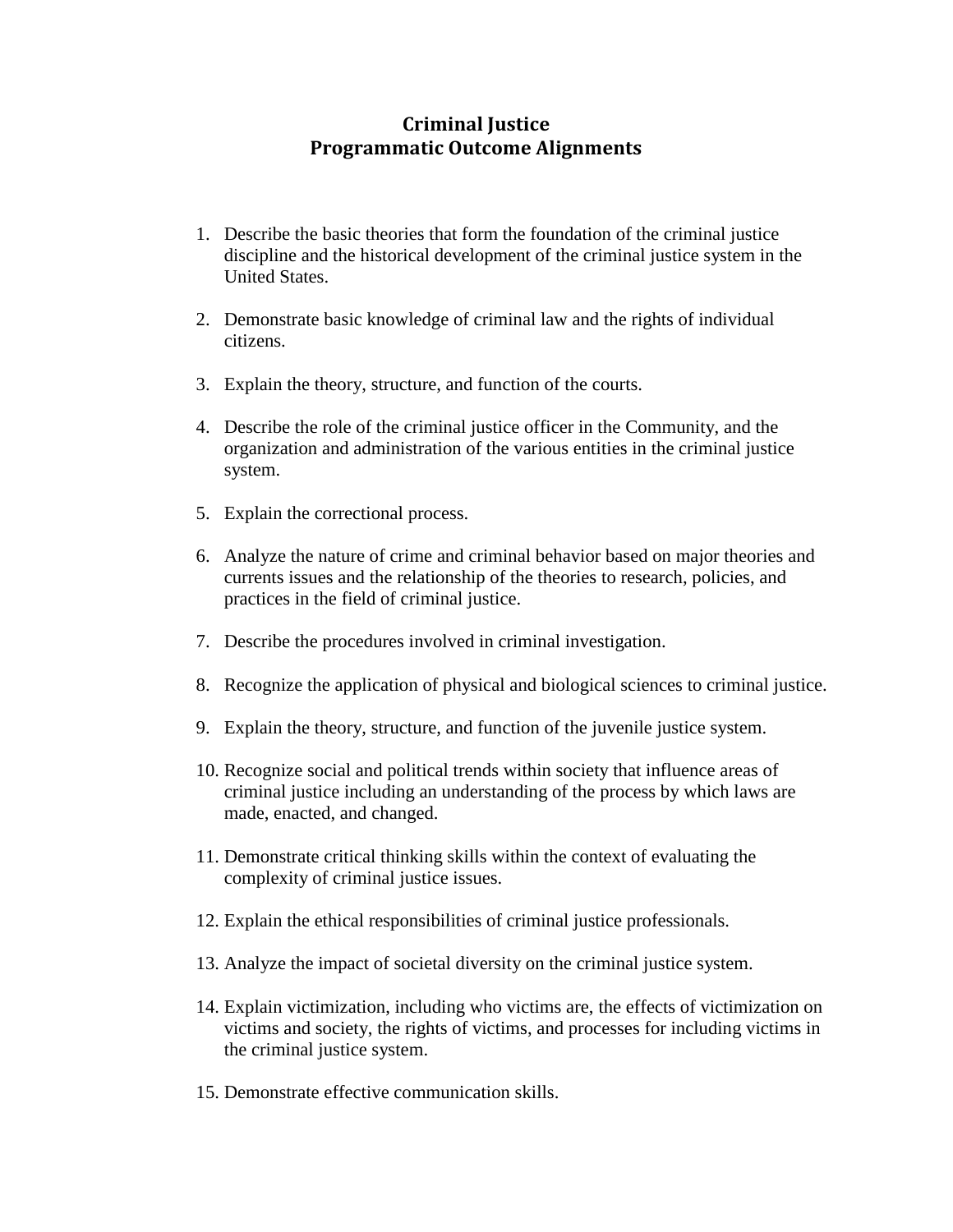## **Criminal Justice Programmatic Outcome Alignments**

| Program                                                                                                                                          | <b>Academy Criminal Justice Sciences</b>                                                                                                                                                                                                                                                                                     | <b>KCC</b> - Courses                                                                                                                                                                                                                                         |
|--------------------------------------------------------------------------------------------------------------------------------------------------|------------------------------------------------------------------------------------------------------------------------------------------------------------------------------------------------------------------------------------------------------------------------------------------------------------------------------|--------------------------------------------------------------------------------------------------------------------------------------------------------------------------------------------------------------------------------------------------------------|
| Communicate articulately in both speech<br>and writing                                                                                           | Demonstrate effective communication skills.                                                                                                                                                                                                                                                                                  | POL 63 - Introduction to Criminal Justice<br>POL 64 - Crime and Punishment<br>POL 66 - Constitutional Law<br>POL 67 - The American Legal Systems<br>POL 72 - Minorities and the Criminal Justice<br>CRJ 69 - Policing<br>CRJ 70 - Corrections and Sentencing |
| Think critically and employ problem-<br>solving skills in analyzing information<br>gathered through different media and a<br>variety of sources. | Demonstrate basic knowledge of criminal law and<br>the rights of individual citizens<br>Describe the procedures involved in criminal<br>investigations;<br>Demonstrate critical thinking skills within the<br>context of evaluating the complexity of criminal<br>justice issues                                             | POL 63 - Introduction to Criminal Justice<br>POL 64 - Crime and Punishment<br>POL 66 - Constitutional Law<br>POL 67 - The American Legal Systems<br>POL 72 - Minorities and the Criminal Justice<br>CRJ 69 - Policing<br>CRJ 70 - Corrections and Sentencing |
| Recognize, analyze, and assess ethical<br>issues and situations.                                                                                 | Describe the role of the criminal justice officer in<br>the Community, and the organization and<br>administration of the various entities in the<br>criminal justice system;<br>Identify the procedures involved in criminal<br>investigations;<br>Explain the ethical responsibilities of criminal<br>justice professionals | POL 63 - Introduction to Criminal Justice<br>POL 64 - Crime and Punishment<br>POL 66 - Constitutional Law<br>POL 67 - The American Legal Systems<br>POL 72 - Minorities and the Criminal Justice<br>CRJ 69 - Policing<br>CRJ 70 - Corrections and Sentencing |
| Apply appropriate mathematical and<br>statistical concepts and operations to<br>interpret data and to solve problems.                            | Analyze the nature of crime and criminal behavior<br>based on major theories and current issues, and<br>the relationship of the theories to research,<br>policies, and practices in the field of criminal<br>justice.                                                                                                        | POL 63 - Introduction to Criminal Justice<br>POL 64 - Crime and Punishment<br>POL 66 - Constitutional Law<br>POL 67 - The American Legal Systems<br>POL 72 - Minorities and the Criminal Justice<br>CRJ 69 - Policing<br>CRJ 70 - Corrections and Sentencing |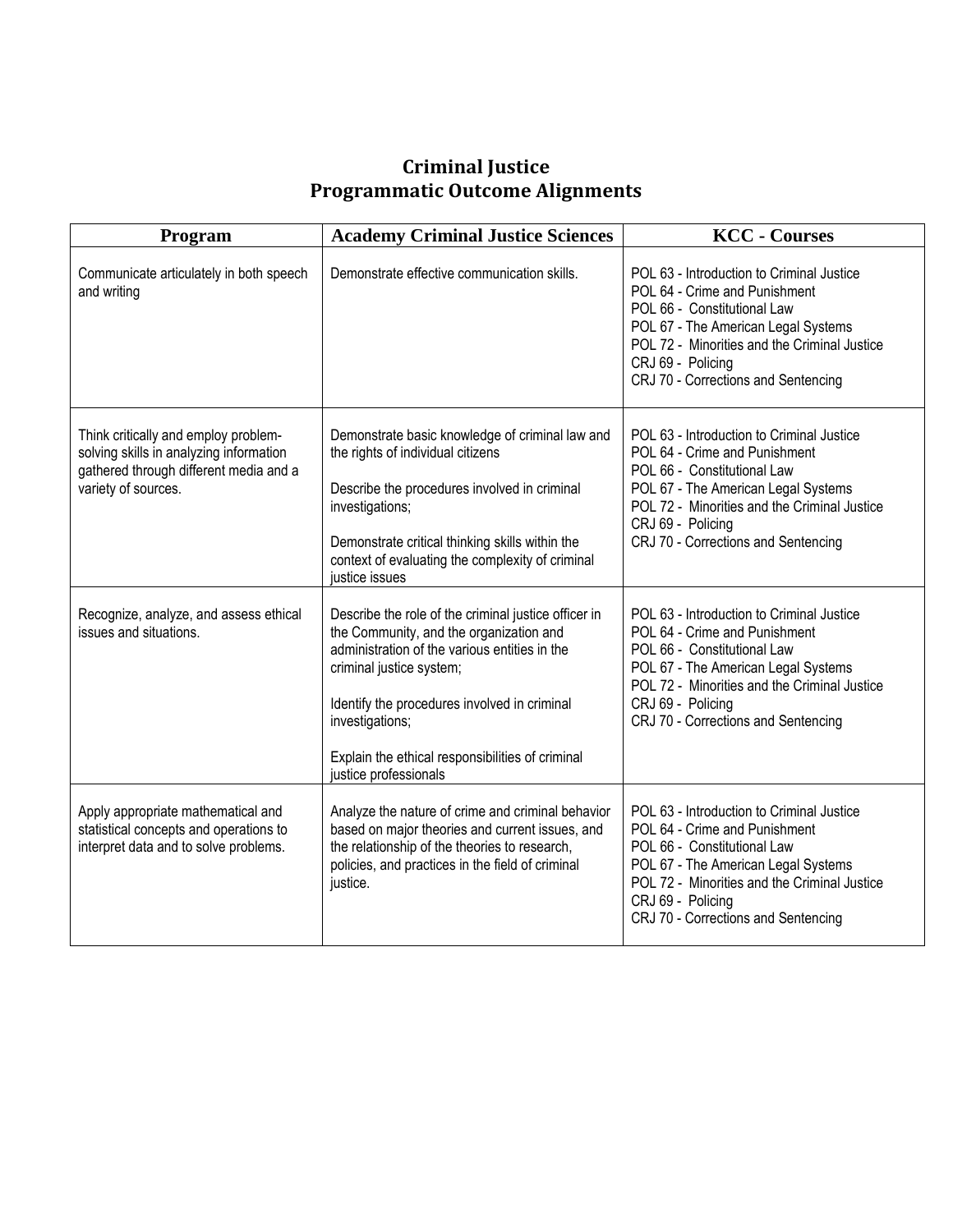| Program                                                                                                                                                                                                                                                                            | <b>Academy Criminal Justice Sciences</b>                                                                                                                                                                                                                                                                                                                                                                                                                                                               | <b>KCC</b> - Courses                                                                                                                                                                                                                                         |
|------------------------------------------------------------------------------------------------------------------------------------------------------------------------------------------------------------------------------------------------------------------------------------|--------------------------------------------------------------------------------------------------------------------------------------------------------------------------------------------------------------------------------------------------------------------------------------------------------------------------------------------------------------------------------------------------------------------------------------------------------------------------------------------------------|--------------------------------------------------------------------------------------------------------------------------------------------------------------------------------------------------------------------------------------------------------------|
| Apply the scientific method of inquiry to<br>draw conclusions based on verifiable<br>evidence, use scientific theories and<br>knowledge to understand the natural<br>world, and explain the impact of scientific<br>theories, discoveries and technological<br>changes on society. | Recognize the application of physical and<br>biological sciences to criminal justice.<br>Explain victimization, including who victims are,<br>the effects of victimization on victims and society,<br>the rights of victims, and processes for including<br>victims in the criminal justice system.                                                                                                                                                                                                    | POL 63 - Introduction to Criminal Justice<br>POL 64 - Crime and Punishment<br>POL 66 - Constitutional Law<br>POL 67 - The American Legal Systems<br>POL 72 - Minorities and the Criminal Justice<br>CRJ 69 - Policing<br>CRJ 70 - Corrections and Sentencing |
| Use social science theories and concepts<br>to analyze human behavior and social<br>and political institutions.                                                                                                                                                                    | Describe the role of the criminal justice officer in<br>the Community, and the organization and<br>administration of the various entities in the<br>criminal justice system;<br>Explain the correctional process.<br>Explain the theory, structure and function of the<br>juvenile justice system.<br>Recognize social and political trends within<br>society that influence areas of criminal justice<br>including an understanding of the processes by<br>which laws are made, enacted, and changed. | POL 63 - Introduction to Criminal Justice<br>POL 64 - Crime and Punishment<br>POL 66 - Constitutional Law<br>POL 67 - The American Legal Systems<br>POL 72 - Minorities and the Criminal Justice<br>CRJ 69 - Policing<br>CRJ 70 - Corrections and Sentencing |
| Analyze historical events and movements<br>western or nonwestern societies and<br>assess their subsequent significance.                                                                                                                                                            | Describe the basic theories that form the<br>foundation of the criminal justice Discipline and<br>the historical developments of the criminal justice<br>system in the United States.<br>Explain the theory, structure, and function of the<br>courts.                                                                                                                                                                                                                                                 | POL 63 - Introduction to Criminal Justice<br>POL 64 - Crime and Punishment<br>POL 66 - Constitutional Law<br>POL 67 - The American Legal Systems<br>CRJ 69 - Policing<br>CRJ 70 - Corrections and Sentencing                                                 |